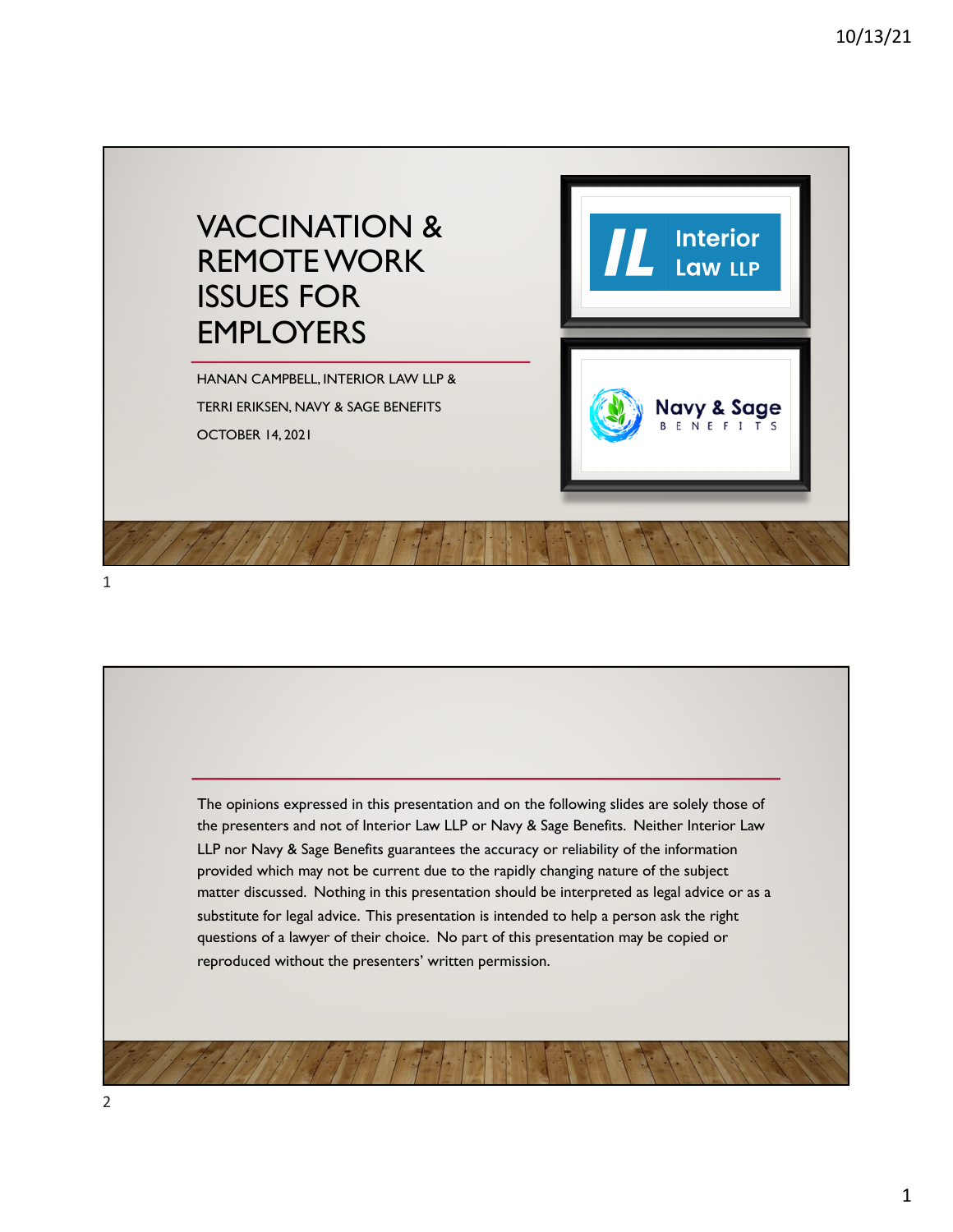

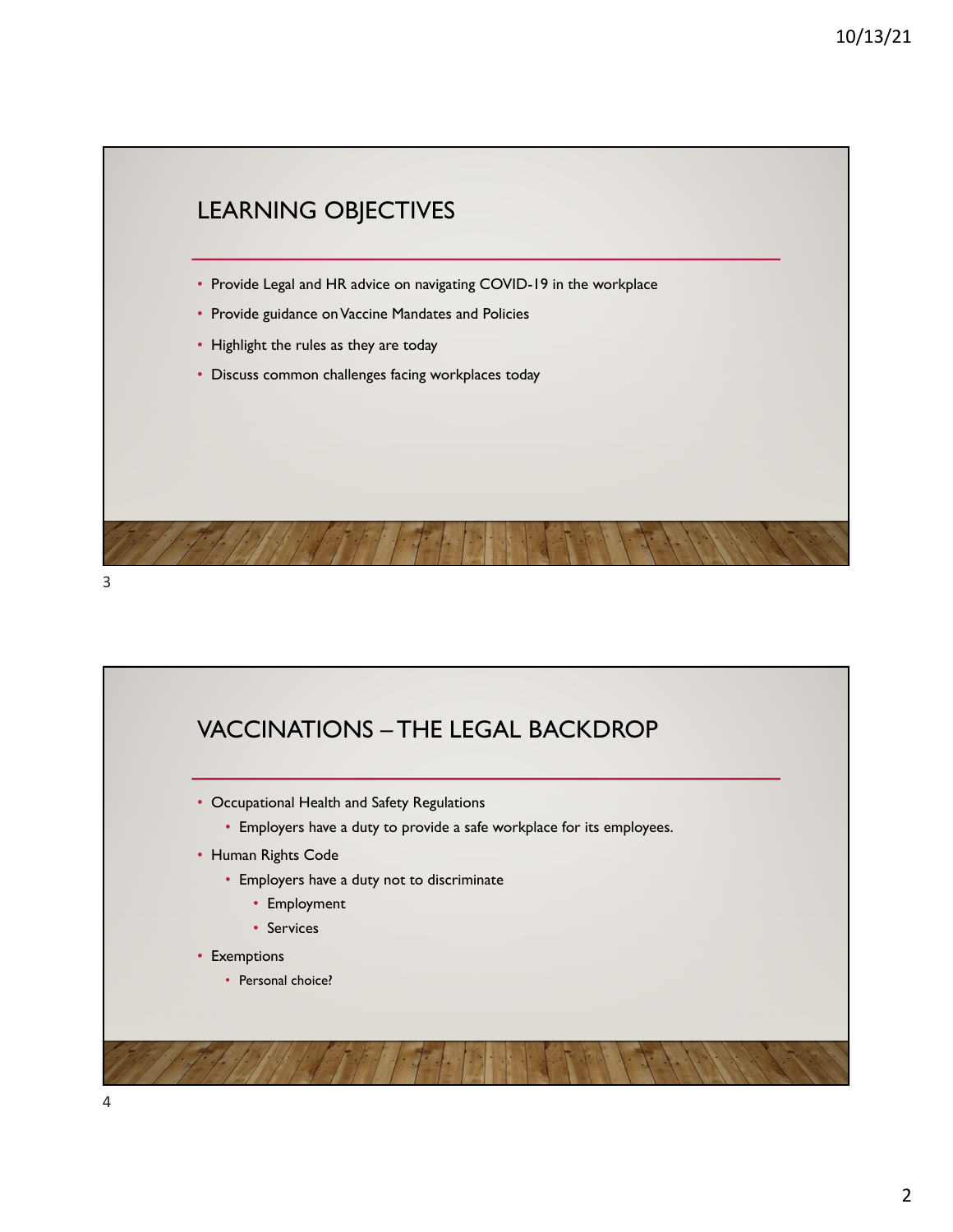



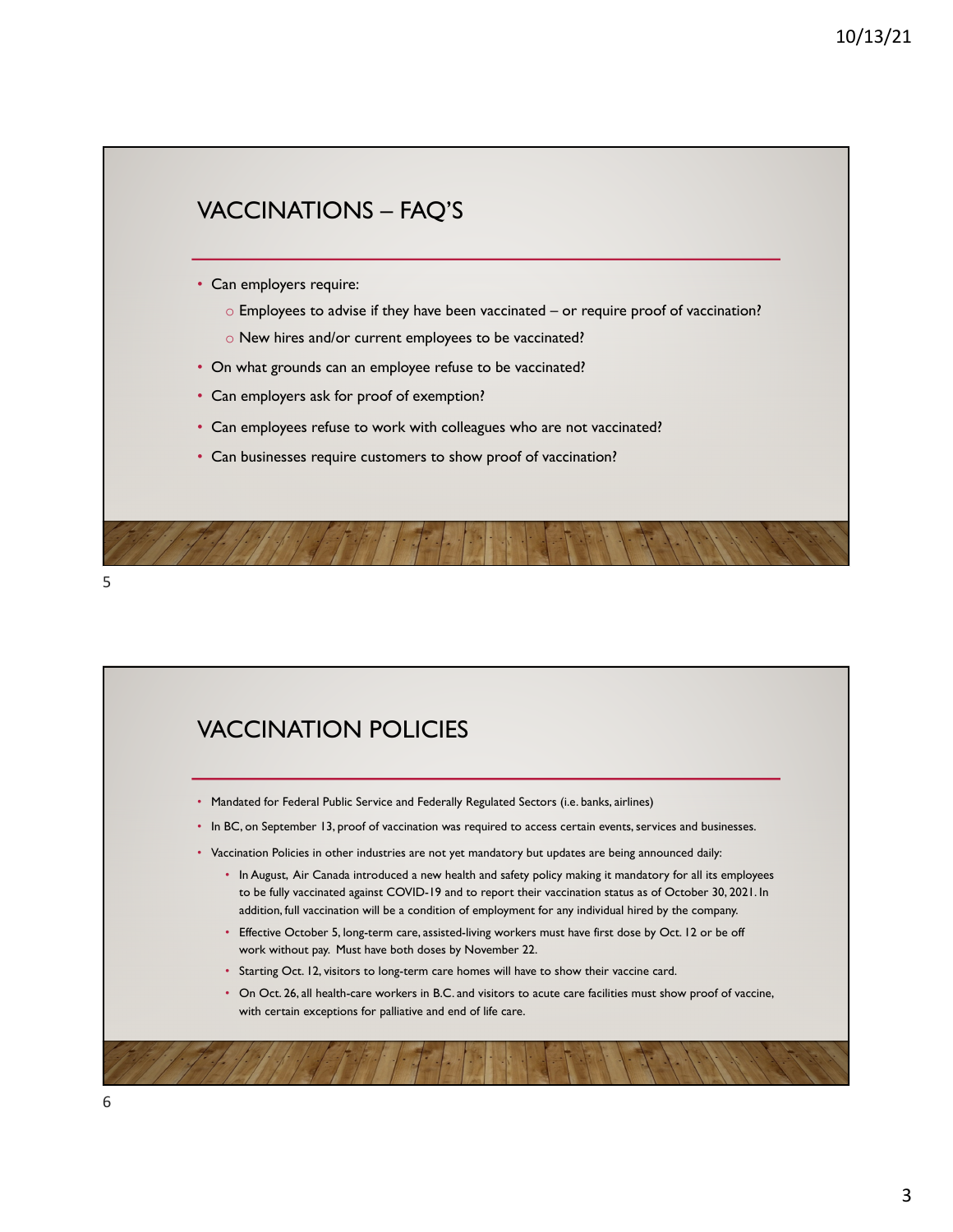

## MANDATORY VACCINATION POLICIES

- What does "mandatory" actually mean?
- Unlikely that all employers will be able to enforce mandatory vaccination policies, must be reasonably necessary and rationally connected to the workplace
- Fact-based assessment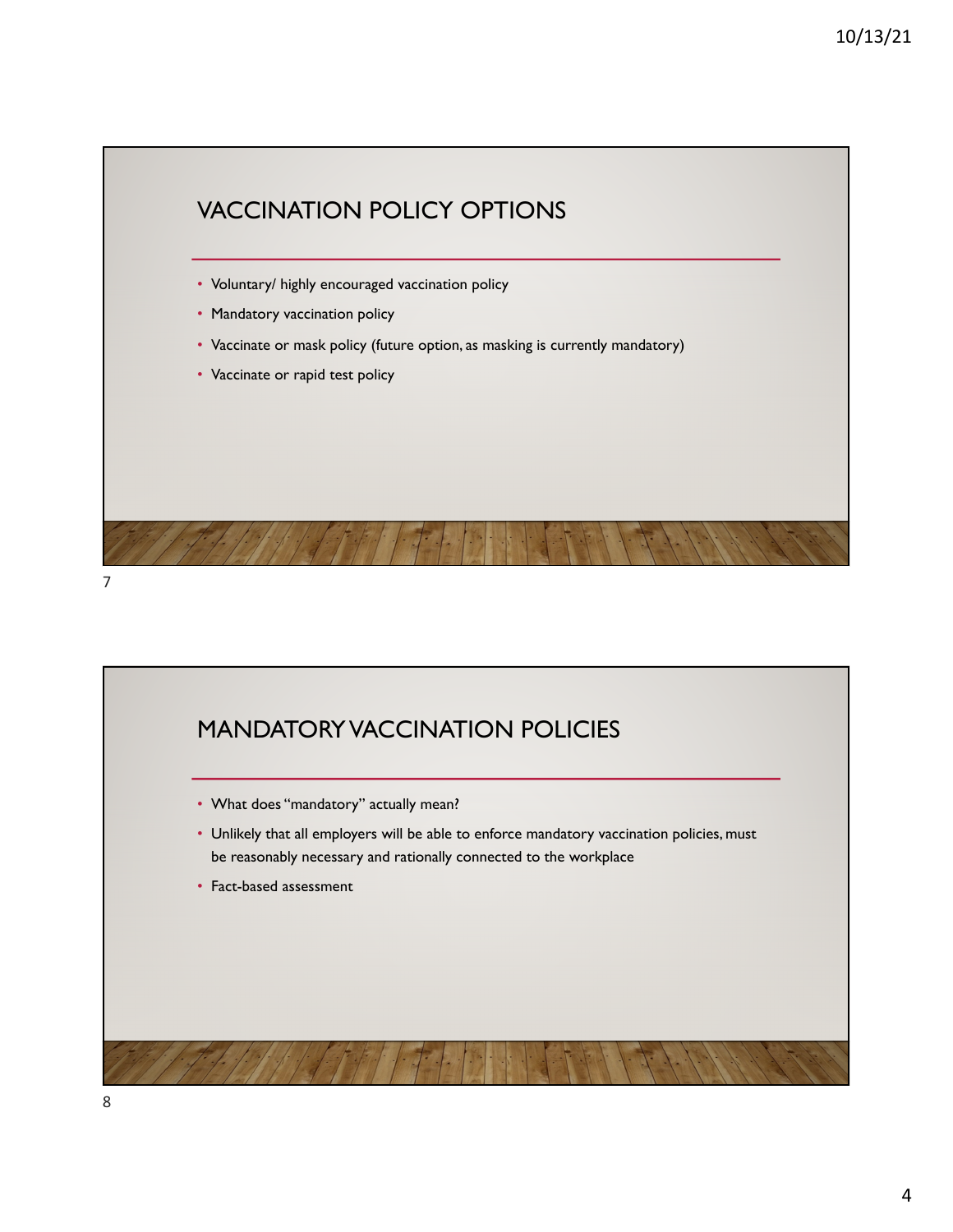

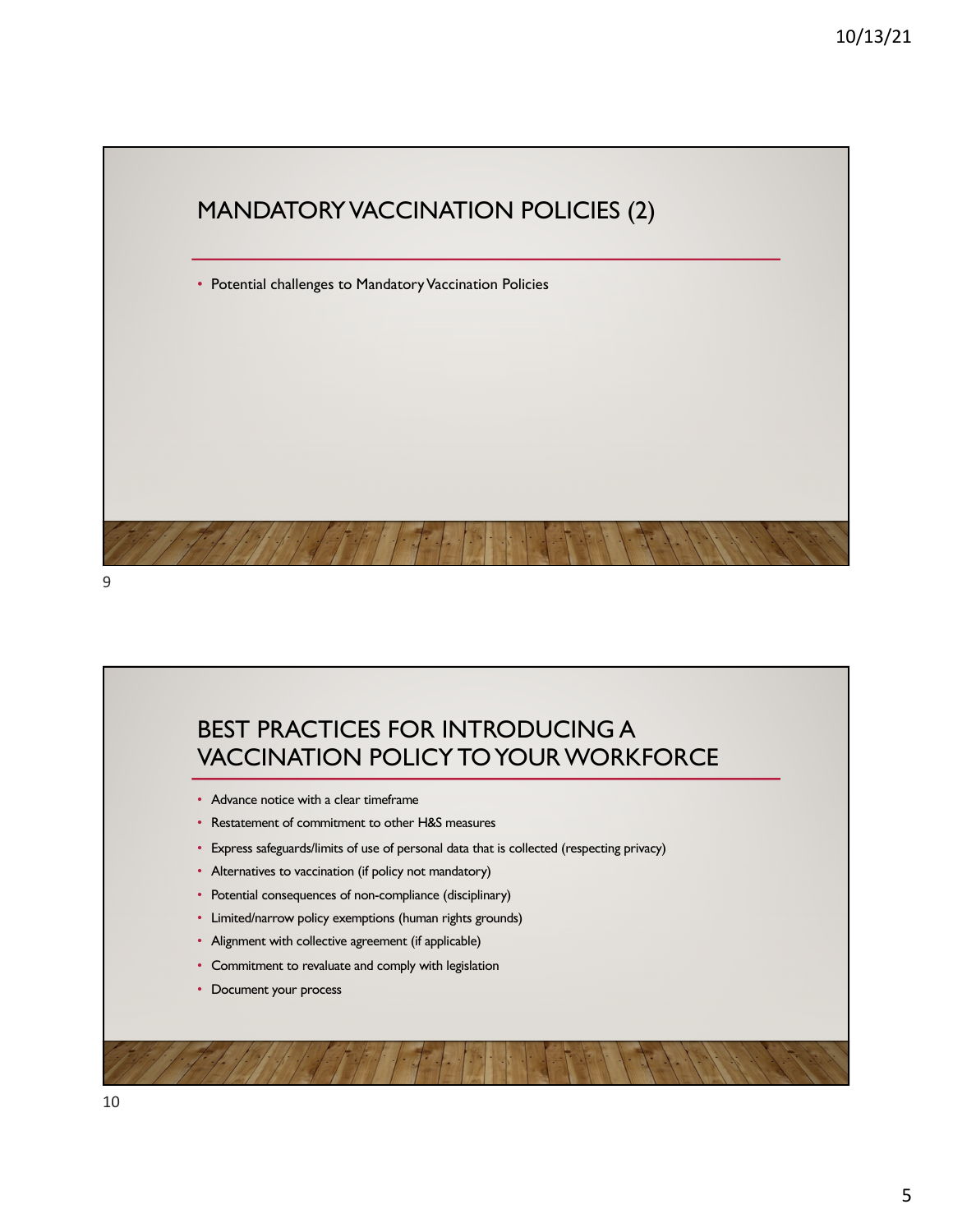



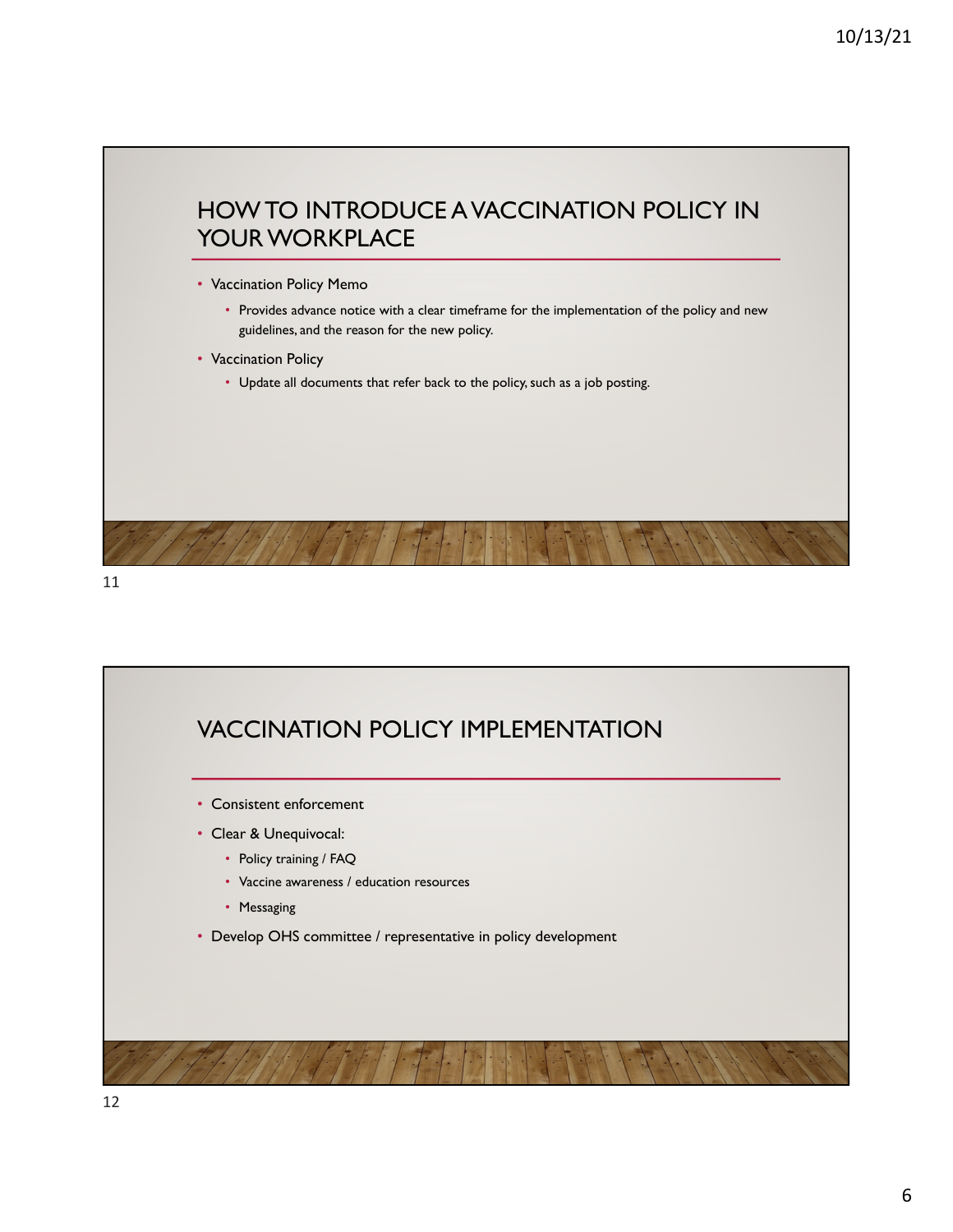

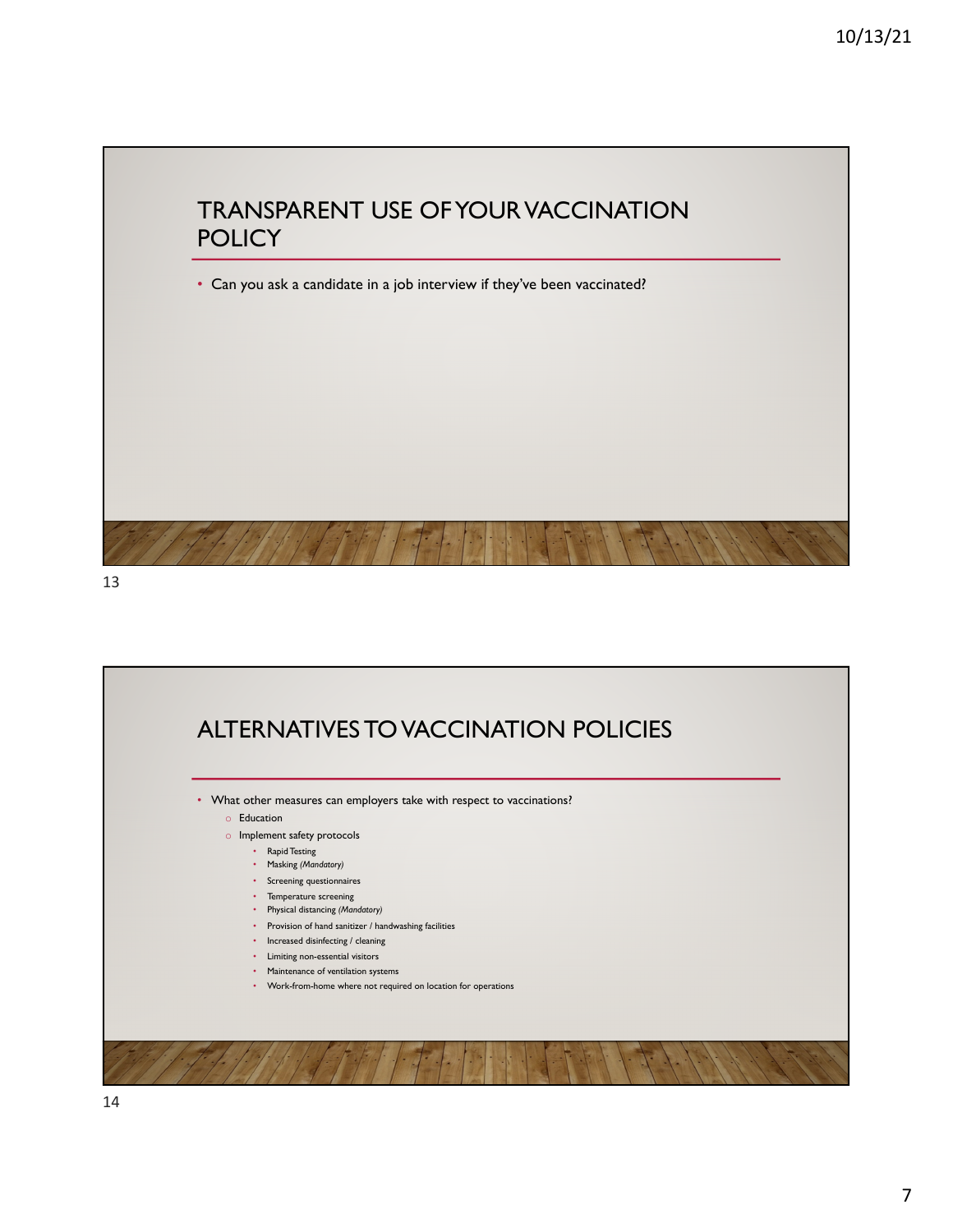



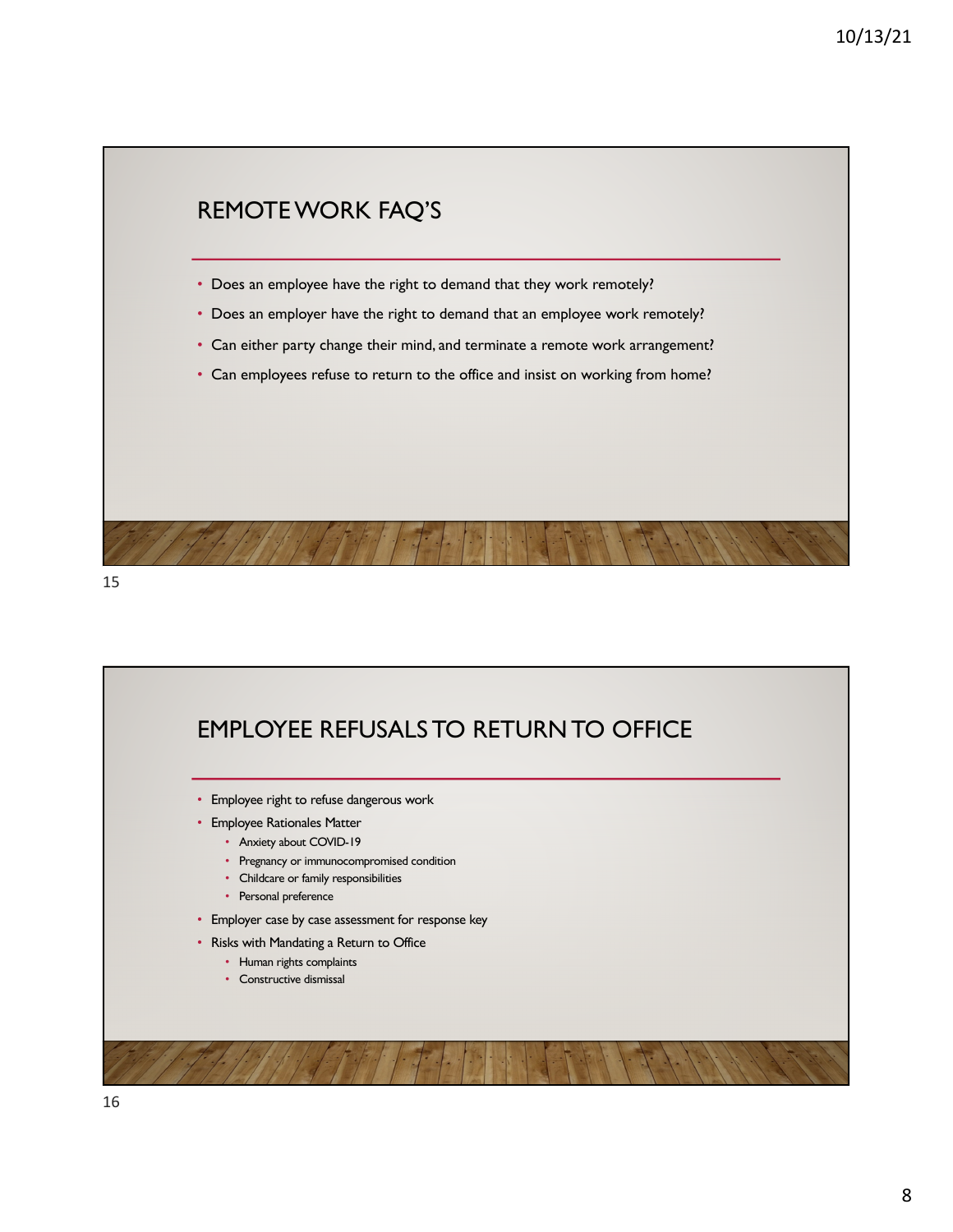



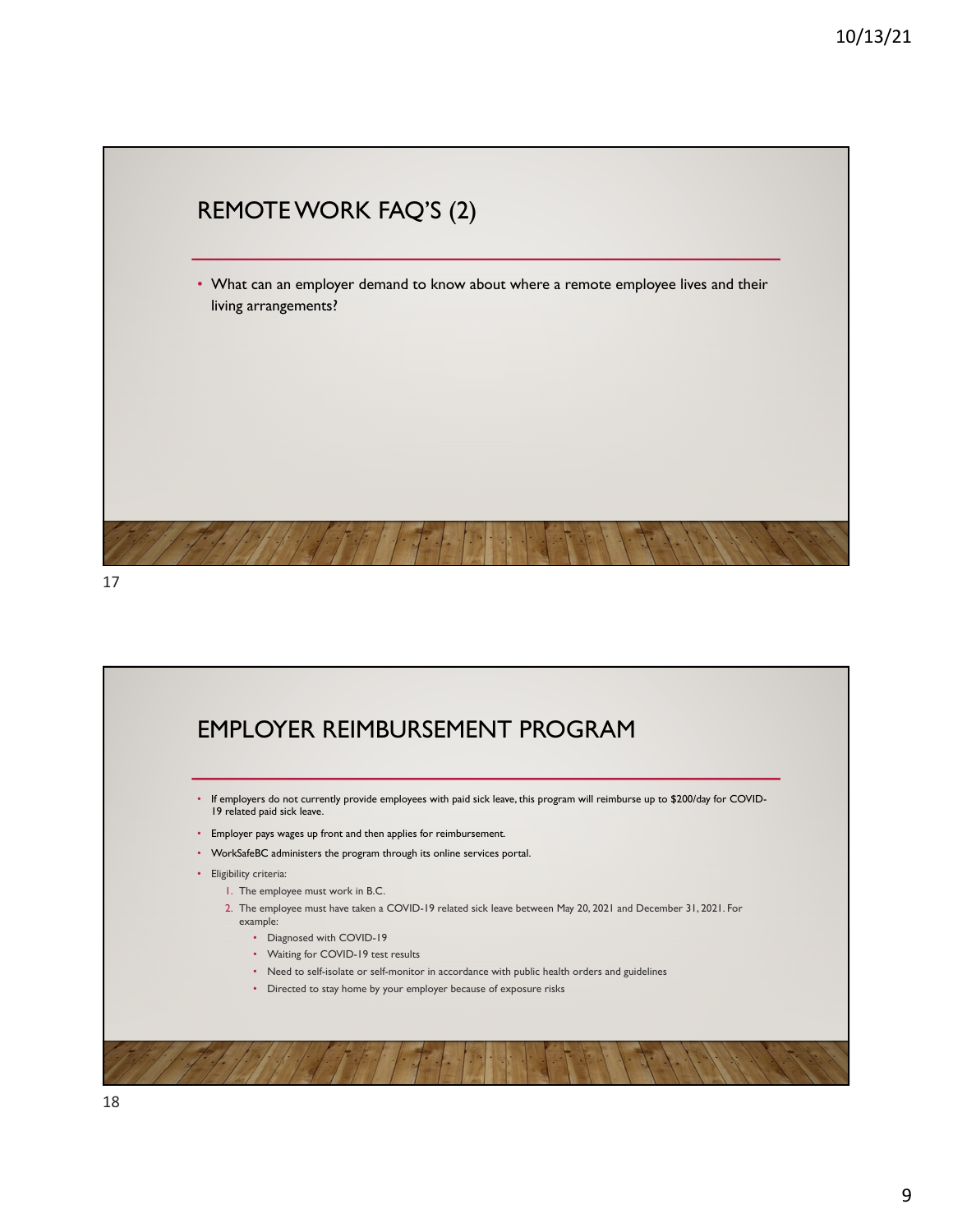